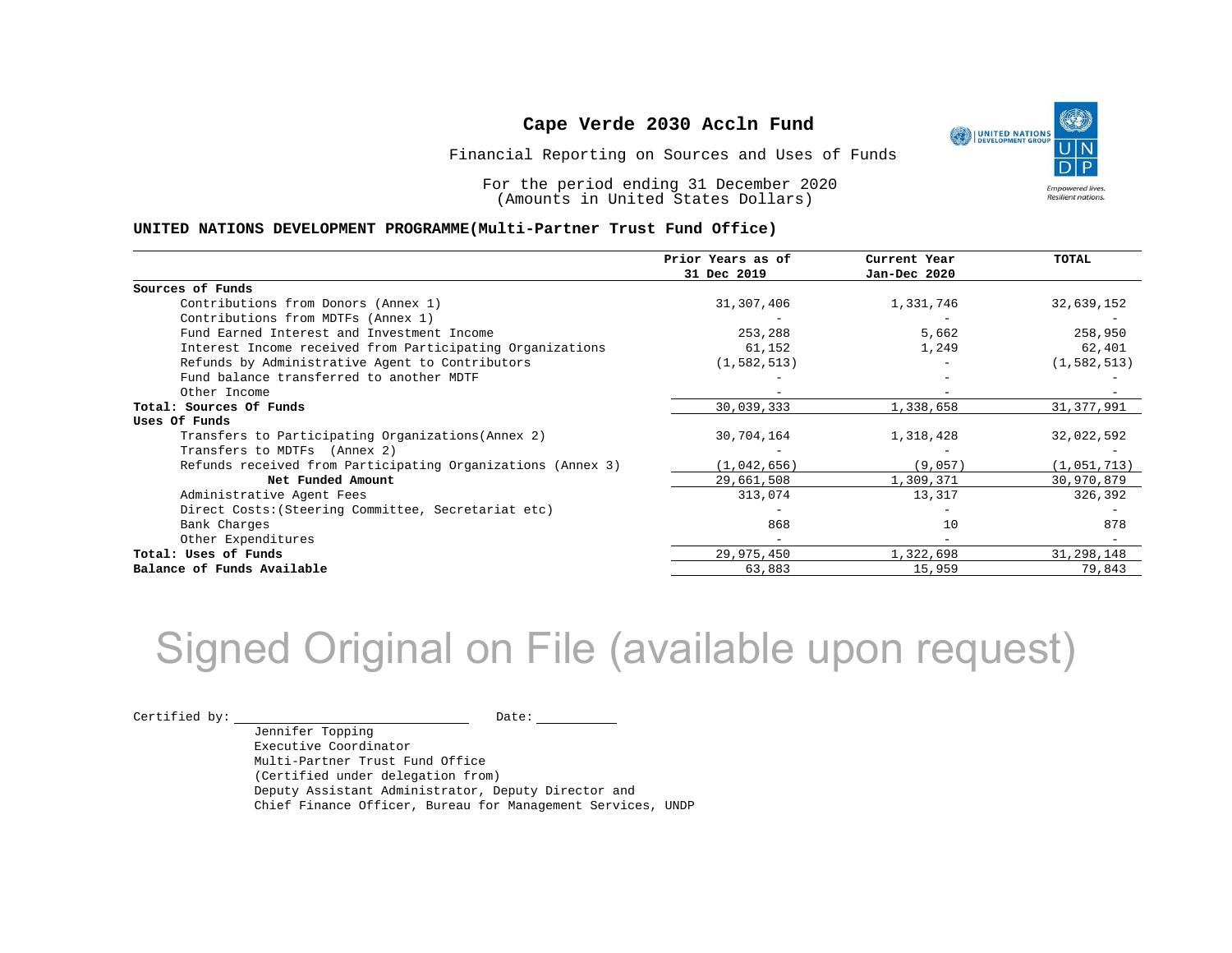

Financial Reporting on Sources and Uses of Funds

For the period ending 31 December 2020 (Amounts in United States Dollars)

#### **UNITED NATIONS DEVELOPMENT PROGRAMME(Multi-Partner Trust Fund Office)**

**Annex - 1: Contributions**

|                             | Prior Years as of | Current Year             | TOTAL      |
|-----------------------------|-------------------|--------------------------|------------|
|                             | 31 Dec 2019       | Jan-Dec 2020             |            |
| From Contributors           |                   |                          |            |
| Delivering Results Together | 3,438,500         | $\overline{\phantom{a}}$ | 3,438,500  |
| Expanded DaO Funding Window | 3,935,000         | $\overline{\phantom{a}}$ | 3,935,000  |
| GOVERNMENT OF AUSTRIA       | 684,225           | $\overline{\phantom{a}}$ | 684,225    |
| GOVERNMENT OF LUXEMBOURG    | 14,709,001        | 1,331,746                | 16,040,748 |
| GOVERNMENT OF NETHERLANDS   | 1,105,280         | $\qquad \qquad -$        | 1,105,280  |
| GOVERNMENT OF NORWAY        | 1,435,400         | $\overline{\phantom{a}}$ | 1,435,400  |
| GOVERNMENT OF SPAIN         | 6,000,000         | $\overline{\phantom{a}}$ | 6,000,000  |
| Total: Contributions        | 31,307,406        | 1,331,746                | 32,639,152 |

## Signed Original on File (available upon request)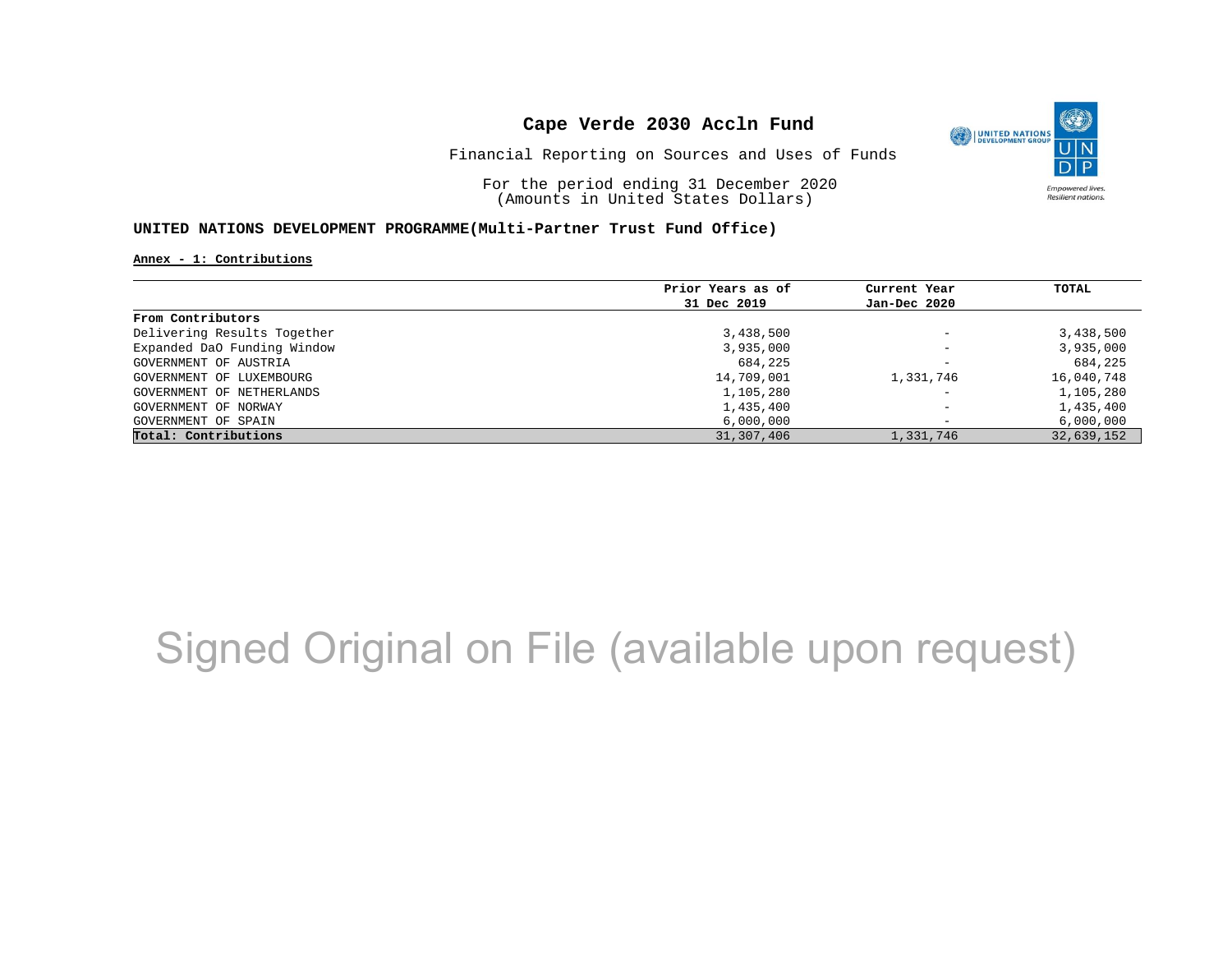

Financial Reporting on Sources and Uses of Funds

For the period ending 31 December 2020 (Amounts in United States Dollars)

#### **UNITED NATIONS DEVELOPMENT PROGRAMME(Multi-Partner Trust Fund Office)**

**Annex - 2: Transfers**

|                                | Prior Years as of | Current Year             | TOTAL      |
|--------------------------------|-------------------|--------------------------|------------|
|                                | 31 Dec 2019       | Jan-Dec 2020             |            |
| To Participating Organizations |                   |                          |            |
| FAO                            | 4,408,399         | $\qquad \qquad -$        | 4,408,399  |
| ILO                            | 3,848,618         | $\overline{\phantom{a}}$ | 3,848,618  |
| IOM                            | 595,210           | $\overline{\phantom{a}}$ | 595,210    |
| ITC                            | 113,045           | $\overline{\phantom{a}}$ | 113,045    |
| UNCTAD                         | 575,945           | $\overline{\phantom{a}}$ | 575,945    |
| UNDP                           | 8,318,937         | 1,318,428                | 9,637,365  |
| UNDP (UNV)                     | 279,451           | $\overline{\phantom{a}}$ | 279,451    |
| UNEP                           | 177,696           | $\overline{\phantom{a}}$ | 177,696    |
| UNESCO                         | 435,441           | $\overline{\phantom{a}}$ | 435,441    |
| UNFPA                          | 1,776,043         | $\qquad \qquad -$        | 1,776,043  |
| UNHABITAT                      | 590,279           | $\overline{\phantom{a}}$ | 590,279    |
| UNICEF                         | 1,629,022         | $\overline{\phantom{a}}$ | 1,629,022  |
| UNIDO                          | 1,681,136         | $\overline{\phantom{a}}$ | 1,681,136  |
| UNODC                          | 2,877,574         | $\overline{\phantom{a}}$ | 2,877,574  |
| <b>UNWOMEN</b>                 | 753,849           | $\overline{\phantom{m}}$ | 753,849    |
| WFP                            | 1,541,181         | $\overline{\phantom{a}}$ | 1,541,181  |
| WHO                            | 1,102,338         | $\overline{\phantom{m}}$ | 1,102,338  |
| Total Transfers                | 30,704,164        | 1,318,428                | 32,022,592 |

Signed Original on File (available upon request)